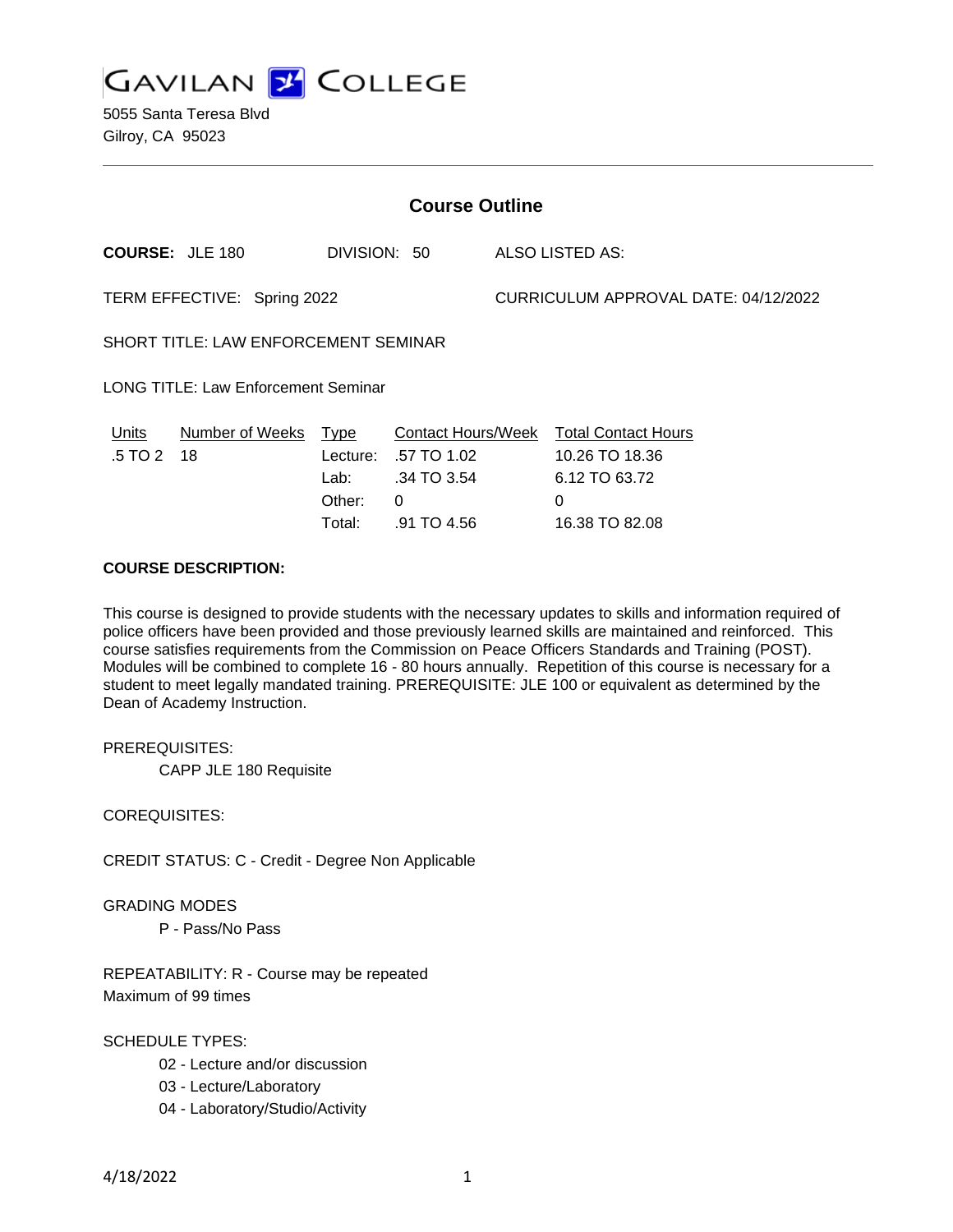### **STUDENT LEARNING OUTCOMES:**

By the end of this course, a student should:

1. Identify the common vulnerabilities and idiosyncratic triggers for suicidal and violent behavior can lead to improved intervention outcomes.

- 2. Identify the most targeted items in robbery cases today.
- 3. Describe the changes in the field of forensic mental health over the last two decades.

# **COURSE OBJECTIVES:**

By the end of this course, a student should:

1. Identify changes in robbery investigations, homicide investigations and forensic mental health

# **CONTENT, STUDENT PERFORMANCE OBJECTIVES, OUT-OF-CLASS ASSIGNMENTS**

Curriculum Approval Date: 04/12/2022

## **LECTURE CONTENT:**

- II. Gang Investigations (5-9 hours)
- A. Nuestra Familia update
- 1. History
- 2. Current trends

B. Perkins Operations: Conducting successful operations with Undercover (UC), Confidential Informant (CI) and Perkins Agents

- 1. Cultivation of Confidential Informants
- 2. Undercover/Informant operations
- 3. Perkins Operations
- C. Gang member debriefing: Interview vs. Debriefing
- 1. History
- 2. Debrief policy and process
- 3. Interview process
- 4. Be knowledgeable of the gangs
- 5. Benefits of a debrief report
- 6. Mexican Mafia update: Overview of La Eme
- IV. Forensic Mental Health (5-9 hours)
- A. Mass shooting
- 1. Fear of crime
- 2. What nearly all mass shooters have in common
- 3. Crisis intervention
- 4. Contagion, copycats and the cultural script
- 5. Situational crime prevention, firearms
- B. Controversies in Forensic Mental Health: Historical and future perspectives
- 1. Changes in the field of forensic mental health over the last two decades
- 2. Student will be broken into small groups to discuss these topics
- 3. Students share key points from their small group discussions with the rest of the class
- 4. Discuss emerging "hot topics" in forensic mental health
- 5. Students will be broken into small groups to discuss these topics
- 6. Students share key points from their small group discussions with the rest of the class
- C. The diagnosis debate
- 1. Use of psychiatric diagnosis in forensic evaluations

D. Practical Evidence-based interventions for juveniles on probation: Dialectical behavior therapy (DBT) and prosocial interventions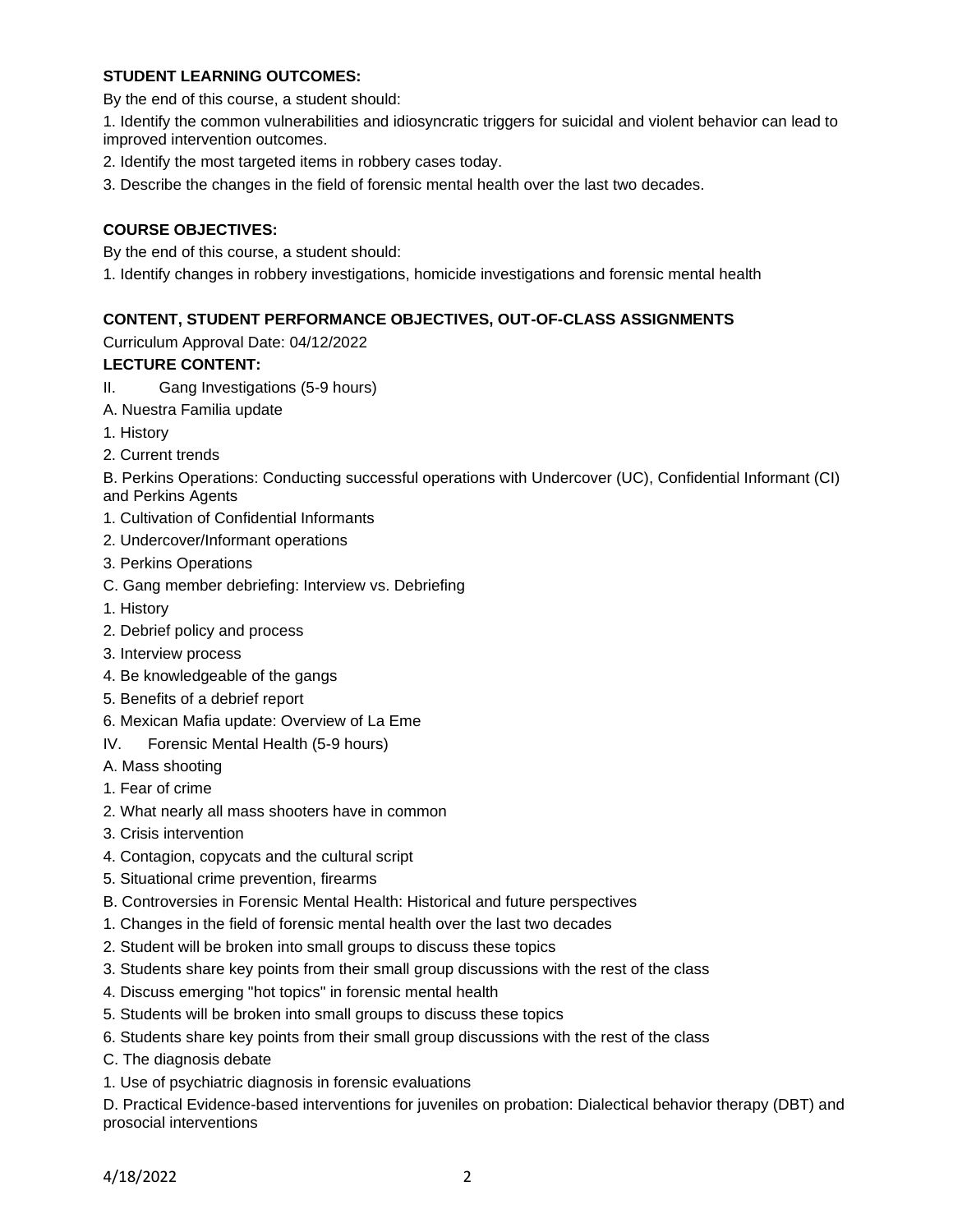1. Introductions to evidence-based DBT and prosocial models for probation adolescents and their place regarding evidence-based practice

E. Understanding suicide and suicide risk in specific inmate groups: Lifers, females and the servery mentally ill

- 1. Unique risks in inmates with severe mental illness
- 2. Unique risk associated with lifers
- 3. Unique risks in female inmates

F. An overview of the Sexual Behavior Treatment Program: A court ordered sex offender for treatment for juveniles in a correctional setting

- 1. Juvenile sex offender
- 2. Historical approach to juvenile sex offenders
- 3. Population we serve
- 4. PC 290 and California Sex Offender Management Board (CASOMB)
- 5. Clinical framework and research guiding
- 6. Research guiding the development of the curriculum
- 7. Sexual Behavior Treatment Program (SBTP)
- 8. Collaborating with custody Integrated Behavior Treatment Model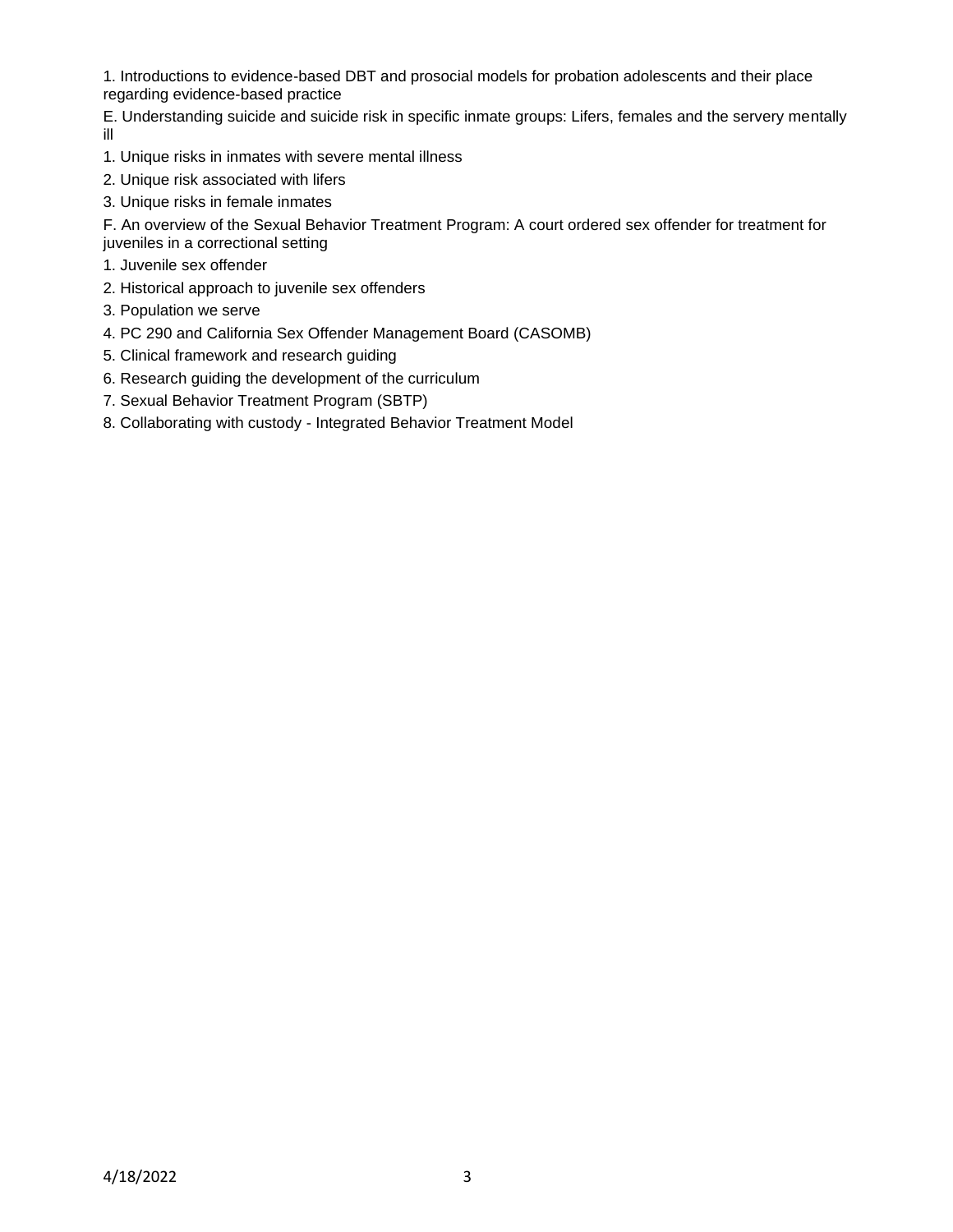## **LAB CONTENT:**

- II. Gang Investigations (5-9 hours)
- A. Nuestra Familia update
- 1. History
- 2. Current trends

B. Perkins Operations: Conducting successful operations with Undercover (UC), Confidential Informant (CI) and Perkins Agents

- 1. Cultivation of Confidential Informants
- 2. Undercover/Informant operations
- 3. Perkins Operations
- C. Gang member debriefing: Interview vs. Debriefing
- 1. History
- 2. Debrief policy and process
- 3. Interview process
- 4. Be knowledgeable of the gangs
- 5. Benefits of a debrief report
- 6. Mexican Mafia update: Overview of La Eme
- IV. Forensic Mental Health (5-9 hours)
- A. Mass shooting
- 1. Fear of crime
- 2. What nearly all mass shooters have in common
- 3. Crisis intervention
- 4. Contagion, copycats and the cultural script
- 5. Situational crime prevention, firearms
- B. Controversies in Forensic Mental Health: Historical and future perspectives
- 1. Changes in the field of forensic mental health over the last two decades
- 2. Student will be broken into small groups to discuss these topics
- 3. Students share key points from their small group discussions with the rest of the class
- 4. Discuss emerging "hot topics" in forensic mental health
- 5. Students will be broken into small groups to discuss these topics
- 6. Students share key points from their small group discussions with the rest of the class
- C. The diagnosis debate
- 1. Use of psychiatric diagnosis in forensic evaluations

D. Practical Evidence-based interventions for juveniles on probation: Dialectical behavior therapy (DBT) and prosocial interventions

1. Introductions to evidence-based DBT and prosocial models for probation adolescents and their place regarding evidence-based practice

E. Understanding suicide and suicide risk in specific inmate groups: Lifers, females and the servery mentally ill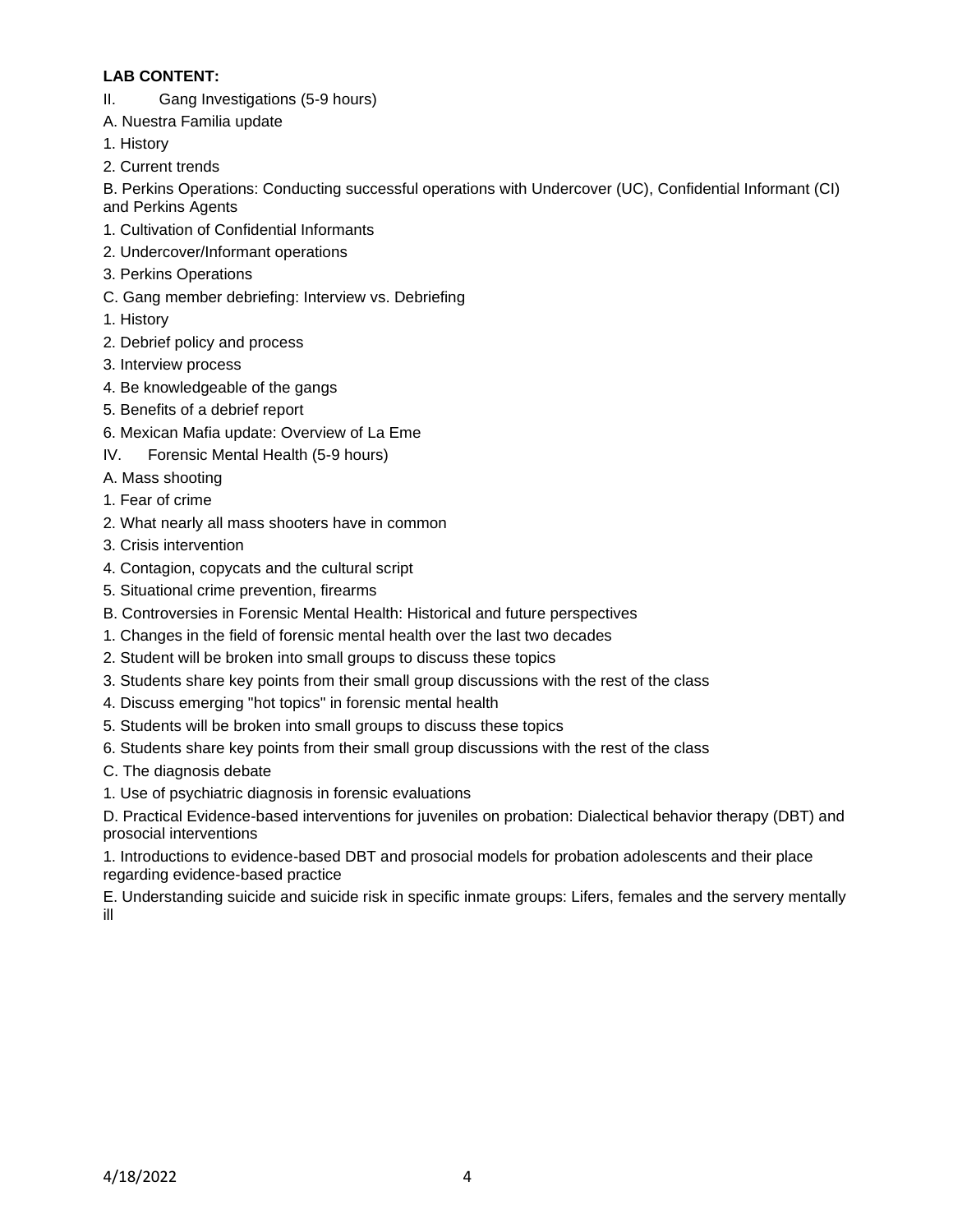- 1. Unique risks in inmates with severe mental illness
- 2. Unique risk associated with lifers
- 3. Unique risks in female inmates

F. An overview of the Sexual Behavior Treatment Program: A court ordered sex offender for treatment for juveniles in a correctional setting

- 1. Juvenile sex offender
- 2. Historical approach to juvenile sex offenders
- 3. Population we serve
- 4. PC 290 and California Sex Offender Management Board (CASOMB)
- 5. Clinical framework and research guiding
- 6. Research guiding the development of the curriculum
- 7. Sexual Behavior Treatment Program (SBTP)
- 8. Collaborating with custody Integrated Behavior Treatment Model

#### **METHODS OF INSTRUCTION:**

Instructional methods will include lecture, discussion, demonstration, practical exercises, and field problems.

## **OUT OF CLASS ASSIGNMENTS:**

Required Outside Hours 12 Assignment Description Review class handouts 10 hours for minimum course.

Required Outside Hours 36 Assignment Description Reading Textbooks 10 hours for minimum course hours.

# **METHODS OF EVALUATION:**

Writing assignments Evaluation Percent 40 Evaluation Description Percent range of total grade: 40 % to 55 % Written Homework; Reading Reports

Problem-solving assignments Evaluation Percent 40 Evaluation Description Percent range of total grade: 40 % to 55 % Homework Problems

Objective examinations Evaluation Percent 20 Evaluation Description Completion of POST developed exams